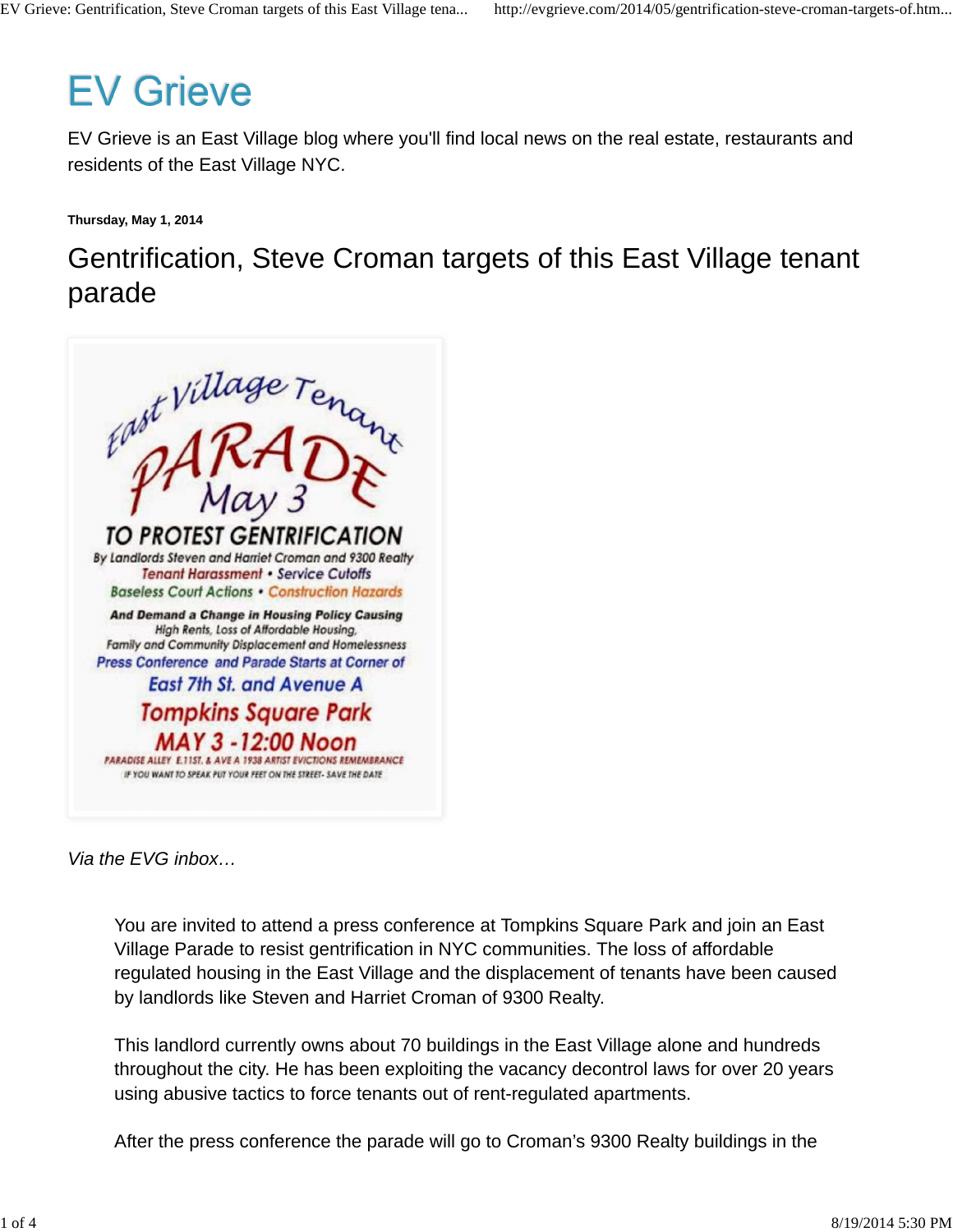area to reach out to his tenants. Many of Croman's tenants have the same problems and need to know how to protect their rights.

# **Paradise Alley**

The parade will stop at Paradise Alley to dramatize the difficulty of being an artist in NYC today. On Avenue A and East 11th St. the building known as Paradise Alley was located before being replaced by the current building in 1987. While this little-known location is famous for the beat artists, musicians and writers from the 1950s and 1960s, there is a lesser-known association with East Village artists during the depression.

In 1938, Paradise Alley was known as a bohemian artists' colony. The landlord raised rents so high that the residents refused to pay it. The landlord got evictions but when the artists still refused to leave, the landlord got the police to brake down the doors and evicted the artists at gunpoint. This event in 1938 mirrors what artists are experiencing today in NYC.

# **Rent Freeze**

The goal of the Parade action is also to alert the East Village tenant community about the need to support the Rent Freeze. Mayor de Blasio is asking the RGB to impose a rent freeze this year to put a brake on rising rents. NYC tenants have to demand the same with feet on the street.

Come to the East Village Tenant Parade and Paradise Alley remembrance. The parade will move through the East Village starting at noon at the corner of East Seventh Street and Avenue A.

Sponsored by The Stop Croman Coalition and The Good Old Lower East Side

Here is an article about Croman from a May 2000 issue of The Village Voice.

Grieve at 5:20 AM

 $\mathbf{g}$ +1  $\leq$  0

# 6 comments:



## **Anonymous** May 1, 2014 at 9:31 AM

As much as I LOATHE the Cromans, how is a rent freeze going to make a difference to all the units that already deregulated and occupied by the trust fund kids?

Despite having furnished the newly deregulated tenants with the paperwork and prior rents so they could challenge the increased rents at 432 E 13th St, I don't think one of them did. They're fundamentally lazy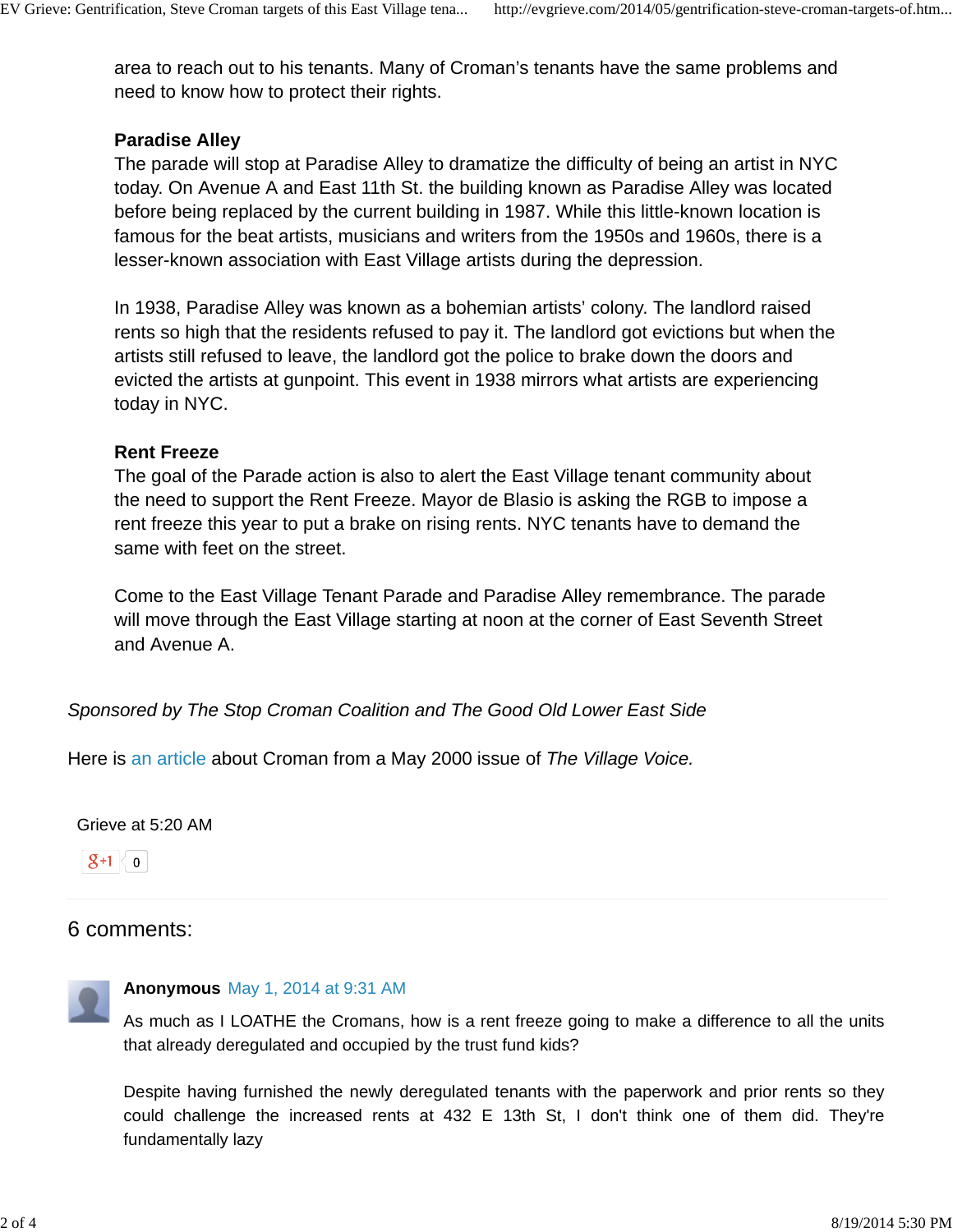The goal should be to make deregulation more difficult by forcing the DHCR to audit all Croman's applications, not putting the onus on the remaining regulated tenants to fight the MCIs that he fraudulently submits. He submitted \$225,000 for work that were denied by the DHCR but only after I went through his application with a fine toothed comb and proved that he wasn't eligible for ANY of the increases.

Reply



#### **Paul GOL** May 1, 2014 at 9:51 AM

Are we also going to freeze the amount cost of heat, supt. contracts, repairs, maintenance, and other things that go into operating a building.

Reply



#### **Anonymous** May 1, 2014 at 10:07 AM

We asked Rosie Mendez for help many years ago regarding the Westbrook/Magnum aka Ben Shaoul takeover and she said-oh is that still a problem. We wanted an audit- nothing. She never even did one press conference.

Reply



#### **Anonymous** May 1, 2014 at 12:36 PM

Can you provide any pointers for challenging MCIs - how about a primer? I have a feeling we'll be facing one soon, lots of renovations in our building ... it would be nice to learn from your experience.

Reply



#### **Anonymous** May 1, 2014 at 11:33 PM

Just recently Rosie Mendez was asked to join her name on a letter addressed to Croman that was signed by State Senators and other city council persons on behalf of the Croman tenants and the Stop Croman Coalition, but Rosie Mendez refused to do so because she was afraid of a lawsuit!

Reply



#### **Anonymous** May 12, 2014 at 10:44 PM

Afraid of a lawsuit?

Rosie Mendez committed herself to speak at the Stop Croman Coalition Rally and then never showed up!

Who is she beholden to? Certainly not the tenants.